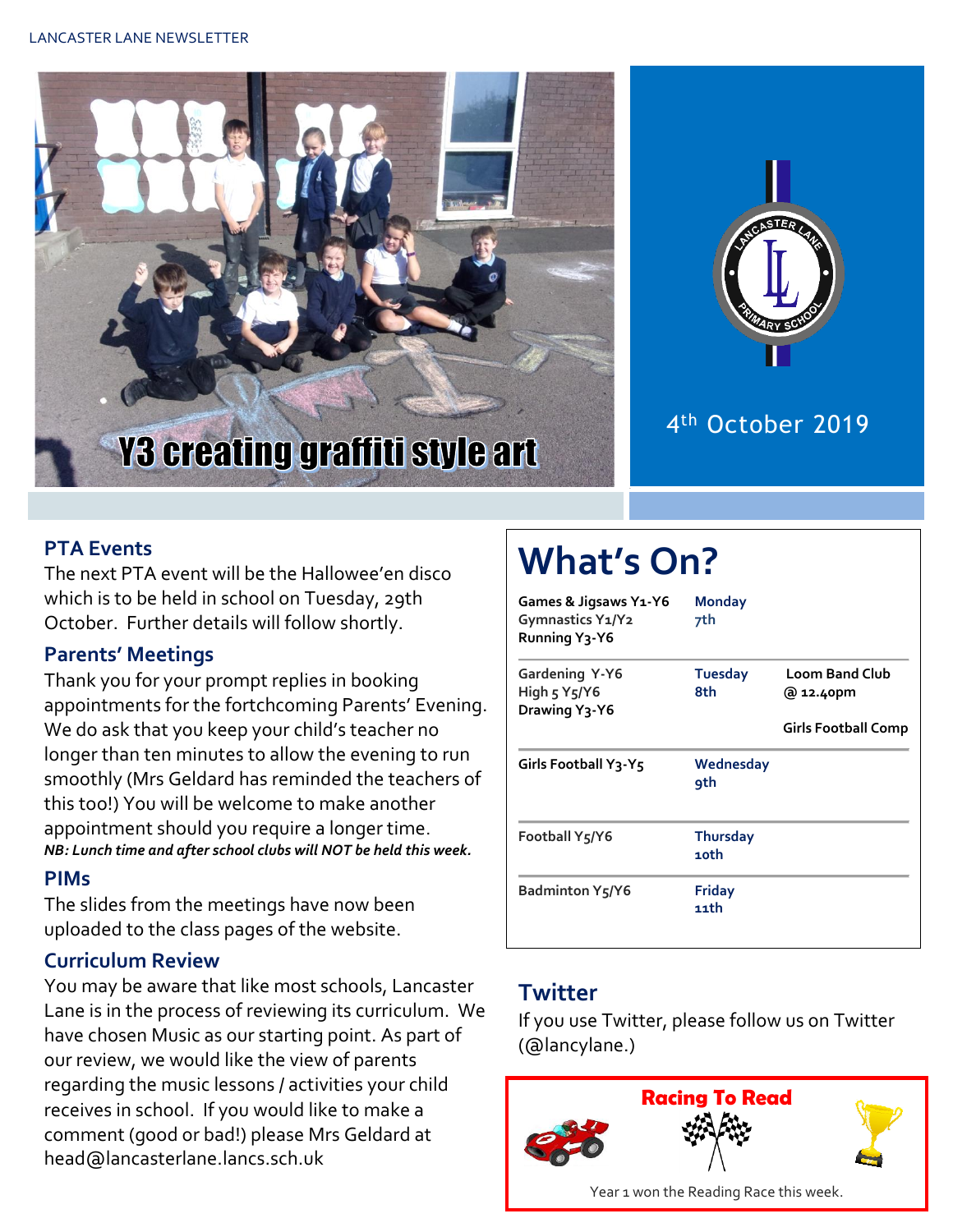#### **Aldi Stickers**

Mr Wood would like to thank all of the children and parents who have handed in Aldi's Kit for Schools stickers so far. We have approximately 130 stickers currently with a target of at least 300. Keep up the good work and we'll achieve our target in no time.

#### **Travel To Tokyo**

In assembly on Monday, the children were introduced to the Travel To Tokyo challenge. This is part of the build-up to the Olympic games in 2020. The challenge is for children and their families to log activities that they have done on the www.getset.co.uk website as part of their school team with prizes on offer to high performing teams and schools that take part. There are currently over 1200 schools taking part across the UK and we have joined in the fun as well. For more information visit the website or speak to Mr Wood.

#### **Class Assemblies**

Year 1 will be performing their assembly for parents and grandparents on Tuesday, 15th October at 9.15am in the school hall. Everyone is welcome. Our school policy is that parents / grandparents may take photographs and videos of their children provided these are for personal use only and not uploaded to social media sites.

#### **Playground Dos and Don'ts**

Please may we remind parents that the outdoor gym equipment at the back of the playground should only be used under school staff's supervision and you are respectfully requested not to allow your child to play on it either before or after school.

#### **Pantomime**

Payment of £10.50 is due to the school office by Friday 11th October. Unfortunately, if we receive insufficient contributions towards the visit it will have to be cancelled.

#### **Staffing News**

The interviews for the Deputy Head Teacher post are taking place next week. The three shortlisted candidates will be visiting school on Tuesday morning and formal interviews with the governors are being held on Thursday.

#### **Outside Achievements**

Thomas, Riley D, Riley B, Isaac and William received medals at football training, Kayden won Player of the Week at Tennis, Aliyah achieved her 5m Swimming Badge and Ruby won trophies and medals at a dancing competition. Well done to all of you.



Year 4 testing the pitch in Science.





Year 5 have been performing plays from the Greek times.